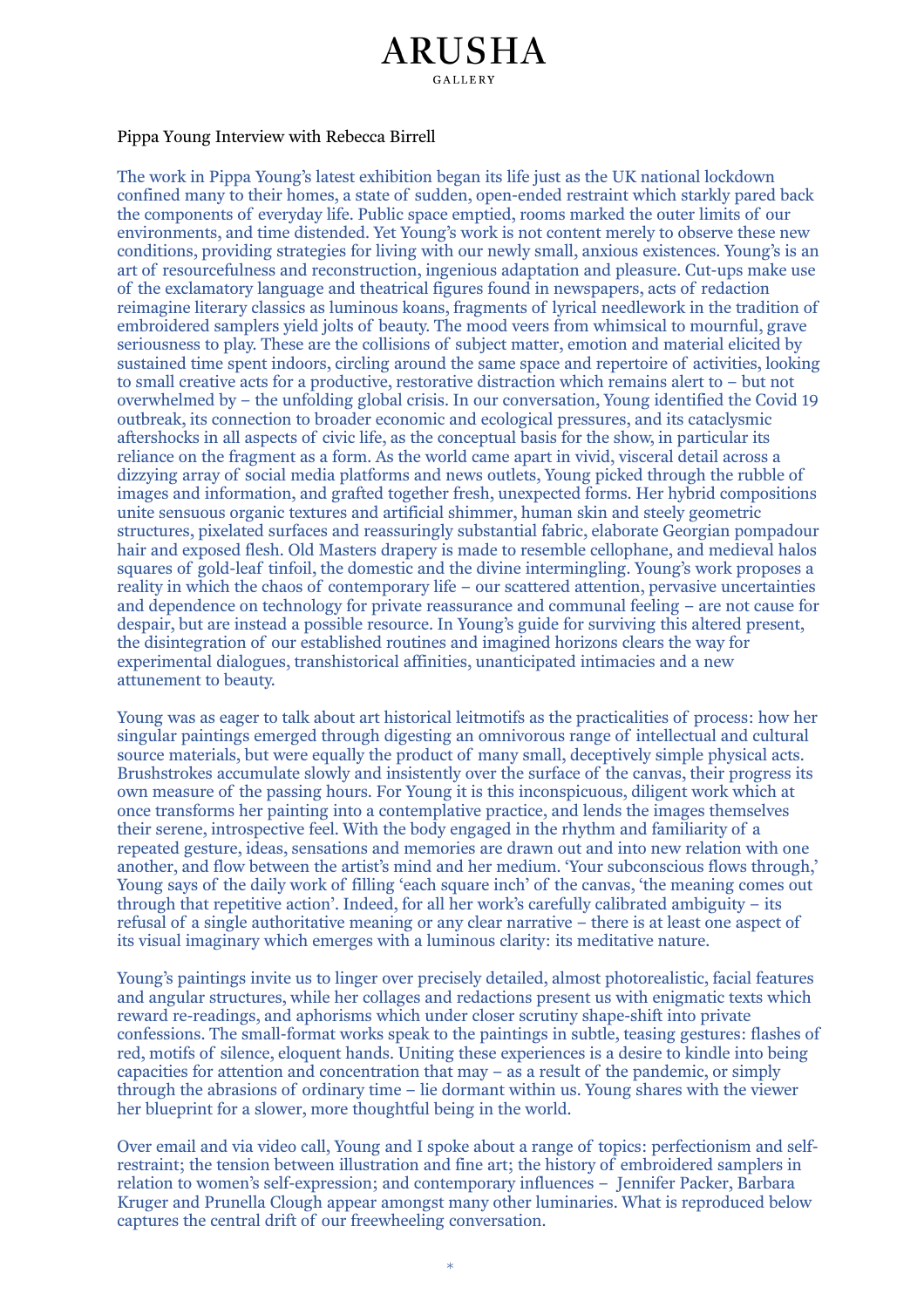### On art school and early inspirations; on portraiture, and subversions with its form –

I went to art school as a mature student, after a career in design and marketing consultancy. Initially I found the experience challenging. Solving clients' problems meant I was not overly accustomed to self-reflection, and now the focus was asking questions and self-exploration. A trip to Berlin rekindled a love of Early Renaissance painting; a class in grisaille painting and colour mixing with a limited palette cemented the foundations for future work. My dissertation explored the role and intention of figurative painting in the age of photography: why paint with an attention to realistic detail when a photograph achieves something similar – often with greater accuracy, and quicker. What can painting do, or what can it offer, that photography doesn't? These questions continue to feed into my use of a figurative language. Figures are a way to speak directly to the viewer: recognition is hard-wired within us; the first thing a child draws is a circle shape with two sticks for legs. Figures are a hook on which my work's central concerns hang: the slipperiness of truth and meaning; the constructed nature of identity; how juxtaposition of visual language can alter interpretation; the place of painting in a contemporary, digital world; how the act of painting can be both cathartic and a source of anxiety; the canvas as a repository of psychological explorations, and a device through which to communicate about the world.

Given the predominance of the human figure in my work  $-$  often although not always a single figure – there is an assumption that it is portraiture. However, my intention is not to create a likeness: the figures are not real people, they are portraits of the human condition. Through the collaging of slightly mismatched body parts, and the inclusion of non-traditional elements of portraiture, I wanted to make clear these were not real people. I am trying to see where I can take the genre.

#### On source material, and the history and tradition of figurative art –

In technique, a primary influence is Renaissance painting, but the iconography of early Flemish painting (such as Jan van Eyck, Hans Memling, Robert Campin and Roger van der Weyden) is another important reference point. A jug is meaningful in itself, but it can also be a vessel containing a multitude of interpretations and meanings. History painting deals with grand, expansive ideas and tells diverse stories about humanity. My interest is in the little details, the everyday things which illustrate the experience of being human. Pieter Breughel's *Netherlandish Tales* was an early influence: it shows how to use the human figure to unconventional ends, and about how human beings work, rather than who they are.

In an image saturated culture where we consume images without thinking, figurative painting offers a possible antidote to the noise of digital channels. It can provide a pause, a moment of meditative contemplation; a way of slowing down mass media's pace of image consumption. Devotional painting served a similar function in medieval times, offering viewers quiet moments of private worship.

#### On feminism, gender, and the status of the woman artist –

As a woman I must have a feminist subtext, but I don't refer to myself as a 'woman artist': I am an artist. The female artist label has a sense of sub-categorisation - as if the women's art is going on over here and the real art is taking place somewhere else. In the same sense, I would like the viewer to see the figures as human first. A successful piece for me would be a purely androgynous figure where, without gendered distractions, the viewer could focus on the human, psychological content. The historical representation of women is always a something at the back of my mind though; as is contemporary representation. The

'male gaze' is ever present. I overheard a comment once where the (female) viewer discerned 'a homoerotic content<sup>3</sup> in one of my pieces where the figure was male. This painting was modelled by my son. The intention was a non-sexual representation of a youthful human body. But it's an interesting example of the slipperiness of meaning and how, whatever the artists' intention, you cannot control the personal filter of the viewer's perception. I like to weave in ambiguities which might make the viewer look at things from a different perspective: to be quietly subversive from within the castle walls, than to shout loudly outside them.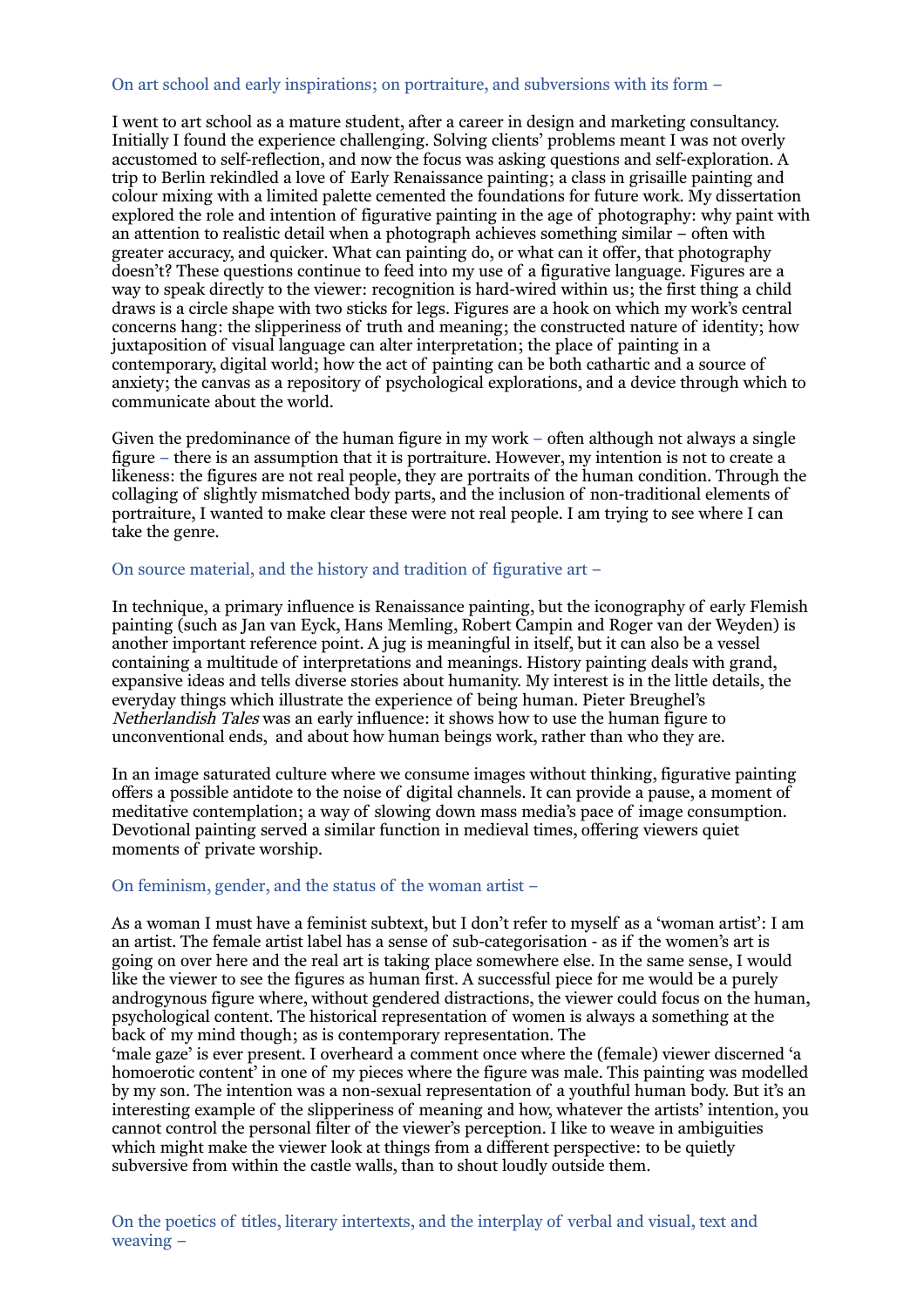Some earlier works were titled with phrases found in poetry: the Syrian poet Adonis provided a number of phrases that resonated. For 'Dancing on the brim of chaos' I sought out a new source for titles. Initially, I experimented with cut-up techniques before moving on to a process of redaction, using in this instance Charlotte Bronte's Jane Eyre, and Virginia Woolf 's Orlando and To the Lighthouse. The process was so absorbing that it became work in its own right as well as a source of titles. It involved scanning pages of a text without any intent and allowing random words to leap out at me, then redacting the rest of the text to see what emerged. The words selected were random, but there was a level of mediation, an interest in particular themes and ideas, which came through the choice of text.

Many of the words in the redactions formed phrases that ultimately loosely resembled haiku, and these texts would later form the basis of the stitched pieces. Stitching became part of my practice after an inspiring encounter with the Victorian amateur craftswoman Elizabeth Parker, and her extraordinary sampler – now in the collection at the V&A. Parker was intensely mistreated by her employers while working as a nursemaid, and felt great despair that had no outlet in either public or private life; ultimately she was rendered mute by her experiences. Stitching the sampler became her medium of self-expression: weaving worked when words failed her. A friend allowed me to see a connection with Ovid's story of Philomela. Philomela is raped and has her power of speech taken from her, to silence her and protect the powerful men around her, but she weaves a tapestry attesting to her experiences nevertheless. I wanted to weave these themes together: of women telling unspoken, compelling stories with thread and stitch, embroidery as a conduit of self-revelation and rebellion, and all through a medium largely practised by women.

#### On white space, the limits of context and the suggestiveness of the void –

Figures are set against blank backdrops, removing any specific historical or social context. I often avoid showing hair for the same reason, as it fixes the figure in a time and place. There are no clues for identification, so the viewer is encouraged to think differently about the figure, to focus on psychological depths rather than surface characteristics. I have tried different backgrounds at various points, but with certain details added the work inevitably becomes overly narrative-driven, which is not my intention; those experiments always get painted over. Rather than tell a story, I want to plant questions in the viewer's mind. The blank space also emphasises the pictorial context: it nods to Clement Greenberg's theories about medium specificity and flatness whilst, at the same time – contra to Greenberg – populating that flat space with pictorial illusion, the representational subject matter he insisted painting must exclude in order to advance as a form.

#### On uncertainty and doubt –

Uncertainty is at the core of everything. Painting itself is precarious and unpredictable as a practice, but as a feeling it goes deeper than that: it underlies my world view. The world seems perpetually poised on the edge, with order threatening to collapse into disorder, and our psychological identity – how we fit into the world – requiring constant recalibration. Perhaps this is a good thing. Certainty implies closure, set boundaries, but uncertainty suggests endless possibility.

#### On process –

There are some core ideas which are always a part of the work, but I often circle back and approach those familiar concepts from a different angle. I also have a collection of favourite images which I draw on to start a painting. This body of work came about through an experimentation with collage and text which led me to ideas about fragmentation. There is always the question 'What if?' in my mind. Sometimes this experimental thinking goes nowhere, or reaches an impasse, but this time it led me to play with fragments in an exploratory way: a hand gesture in a Rubens painting; a gorgeously rich piece of fabric in a van Dyck; a headdress from a medieval illuminated manuscript; a face from the internet; a leg from one of my photographs; a wire frame construction from a CAD package. What if I stuck them all together to make a pose similar to a St Sebastian image? And how can I extend the idea of fragmentation physically as well as conceptually? I spend a lot of time thinking about how I can best translate an idea and then when I start painting the theoretical gives way to the practical, to the process of painting itself.